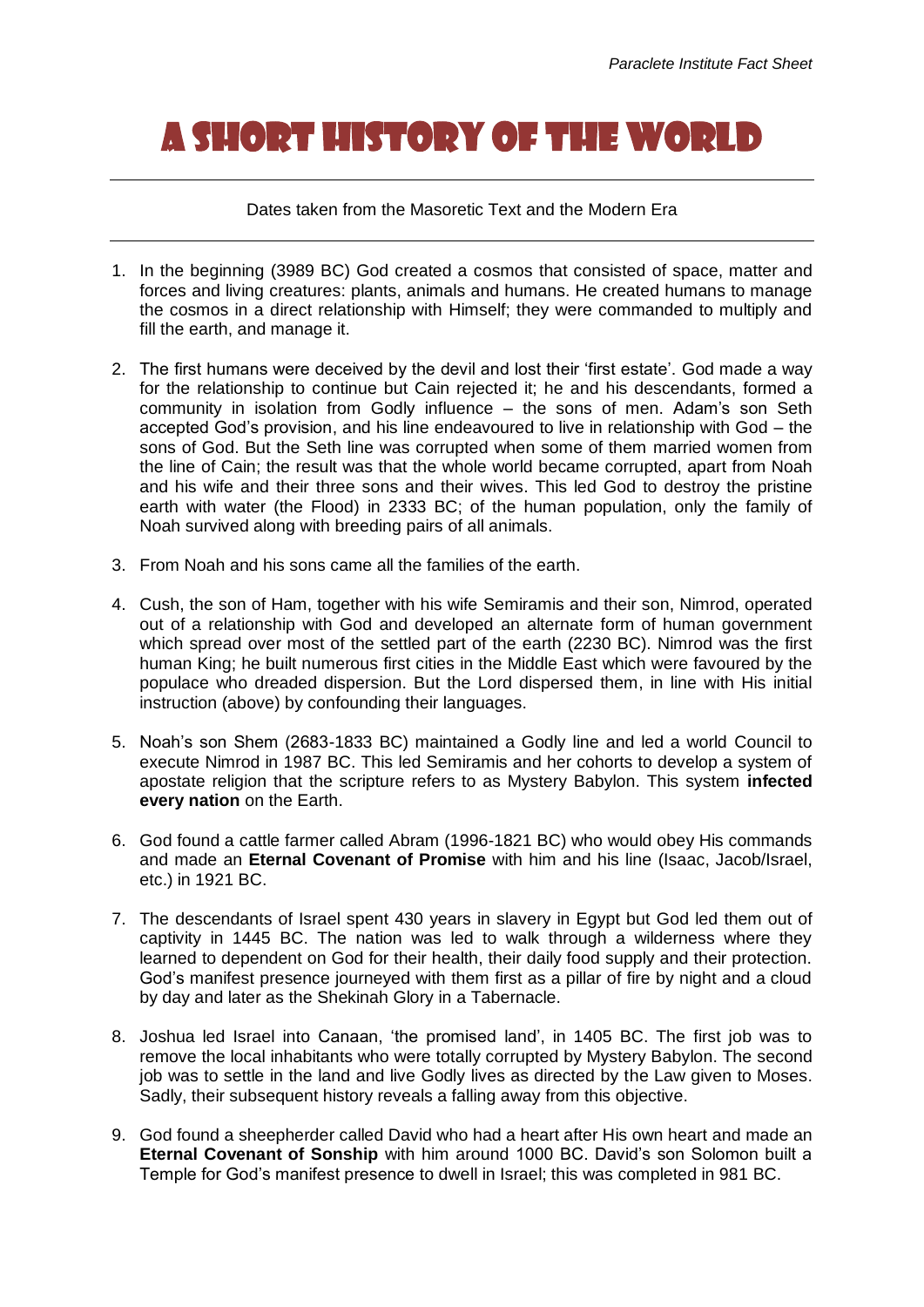- 10. Israel became progressively more rebellious and apostate in practice, and in the end, God delivered then to their enemy Nebuchadnezzar in 604 BC. Subsequently the temple was destroyed, i.e. God's manifest presence was withdrawn, and the whole nation was taken captive to Babylon in 586 BC.
- 11. Israel was released from captivity by the Persian King Cyrus in 538 BC. Israel returned to their land to re-build the temple (completed 516 BC, seventy years after it had been destroyed). The impact of captivity and separation from God led some Israelites to set up a man-made religious system beyond what God had intended. Regrettably, this system prevented Israel from recognising Moshiach (the Messiah) when He began His ministry in AD 26, i.e. **30 Jubilees** from the Exodus.
- **12. THE WORD OF GOD MADE FLESH APPEARED ON EARTH in 4 BC: THE KINGDOM IS ANNOUNCED!** Jesus of Nazareth was the inheritor of the two Eternal Covenants (Matthew 1:1). He came into the world to announce the Kingdom, to show humanity how they should live as obedient sons of God and to offer Himself to the devil in payment for the whole cosmos (including humans) so that God could have access and regain control of His beloved cosmos (John 3:16). He prepared twelve followers to be His agents to train humanity in God-centred living. In AD 29, Jesus gave Himself to the devil at the Feast of Passover and was crucified (II Cor.5:19, Col.1:20). But He was resurrected on the third day (First Fruits) and witnessed to His disciples for forty days prior to ascending into the third heaven to sit at the Father's right hand. **All authority, both in heaven and on earth is now in His hands**.
- 13. **THE HOLY SPIRIT IS POURED OUT ON THE EARTH: POWER IS GIVEN**. On Passover AD 29, the Holy Spirit was poured out and humans were empowered to live as sons of God. Thousands were swept into the Kingdom of God and began to live under the New Covenant arrangement (Hebrews 8:10-12).
- 14. The community of saints came under persecution from without and conflict from within. The first was met with boldness (Acts 4) and Godly interventions (as in the case of Paul). Inner conflict was met initially with skill and discipline in general assemblies (ecclesia – Matthew 16:18): see Acts 6 and 15.
- 15. The movement spread over the whole Roman Empire but heresy was rife and most Christian community leaders were happy when the Emperor Constantine took control of the 'church'. Constantine ordered the Council of Nicaea in AD 325 where the New Testament canon was confirmed. Central control was against the New Covenant and did not stop heresy.
- 16. Apostasy moved into the church in AD 370 when the Co-Emperor Gratian gave the artefacts of the Pontifex Maximus to the Bishop of Rome and **he put them on** (!). (These artefacts were given to Julius Caesar by Attila the 3rd of Pergamum, the Seat of Satan, in 34 BC). This led to all sorts of error developing within the Christian movement: e.g. baptism by sprinkling, Manicheism (dualism); the practice of Charlemagne, the First Holy Roman Emperor's (AD 800) of 'making Christians' by force; the Inquisition (which operated between AD 1184 and 1834) and flagellation which commenced in AD 1260.
- 17. In AD 1517 Martine Luther (AD 1483-1546) announced 95 Theses denouncing the apostate practices of the Catholic Church. This is often seen as the beginning of the Reformation but John Hus (AD 1369-1415) founded a Reformed Movement (later called the Moravians) that had two hundred thousand members in 1517. Luther's actions were significant in that he and Tyndale (AD 1494-1536) began translating the scriptures into the vernacular. Mission to the nations also began via Jesuits like Francis Xavier who ministered in the Portuguese colonies, India, Japan and the Maluka Islands (Borneo).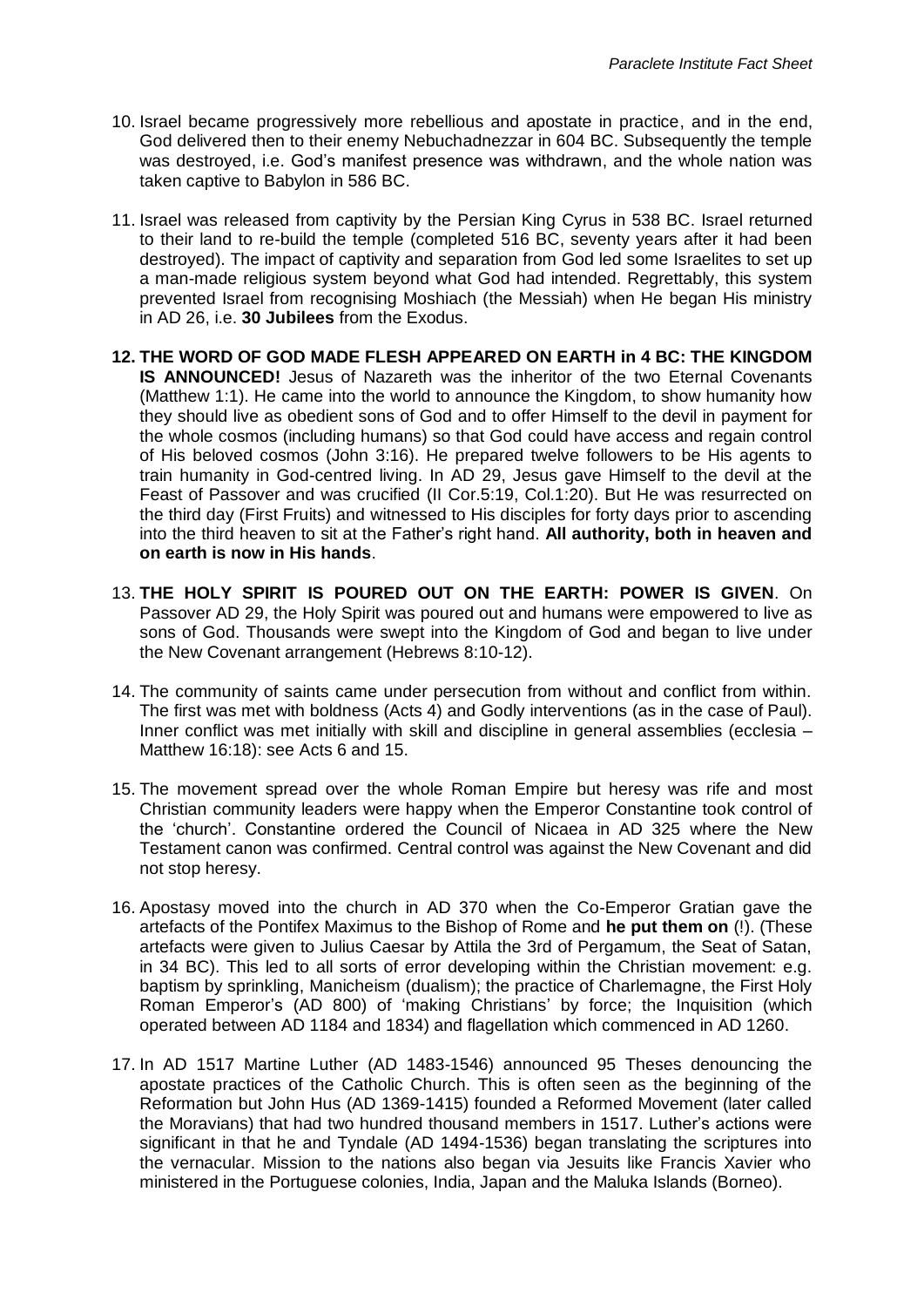- 18. The Moravians, renewed under the Influence of the Austrian Count Zinzendorf in AD 1722, began missions to the West Indies in AD 1732. Methodism, founded in AD 1738 by the Wesley brothers and George Whitfield was grounded on Moravian doctrine and influence.
- 19. A time known as the Second Great Awakening began in AD 1790 and ran until AD 1840. Out of this came a significant move into mission by Protestants. William Carey's Baptist Mission to India encouraged other evangelicals in England to form the London Missionary Society and this led to the work of Hudson Taylor (AD 1832-1905), a disciple of George Muller of Bristol (AD 1805-1898), in China; Charles Studd (AD 1860-1931) in China, India and Africa and the modern Evangelical and Pentecostal missionary movement world-wide. This movement resulted in the Gospel finally reaching the last nation on earth (the Solomon Islands) in 1894.
- 20. Another development in the Great Wakening was the Stone-Campbell Movement in AD 1801. This movement emphasised the authority of the New Testament scripture above all other authority. Sadly, this led to unhelpful practices like New Testament Legalism, the relegation of the Holy Spirit to a non-essential status, massive sectarianism (there are now 30 000 denominations) and, finally, heresy (e.g. Christadelphian doctrine, Mormonism, etc.).
- 21. In AD 1870 forces under Garibaldi defeated the Pope's armies in Italy and the Pope was confined to the Vatican. This led to the church reassessing its options (Vatican Council I). God's response was to raise up significant witnesses to His call to a Spirit led life: John Alexander Dowie (AD 1847-1907), John G Lake (AD 1870-1935), Smith Wigglesworth (1859-1947), Aimee Semple McPherson (AD 1890-1944), etc. These were for-runners of a fresh out-pouring of the Holy Spirit, a **time of refreshing** (Acts 3:19) for the 'church in the wilderness' (Rev.12:6) in the years 1964-1985. In AD 1927 Smith Wigglesworth announced that the last and greatest revival on earth would start in Australia (see Note 26).
- 22. A special history of the Christian movement has been recorded in China. Missionaries were evicted from China by the Communist Regime after World War II but Christian life and practice continued in movements like Watchman Nee's Little Flock, The Jesus Family and George Cheng's community church. The Communists closed all Christian public meeting places in the early 1950s, but the church continued in houses under itinerant preachers. The Communists responded by putting church leaders in gaol and making it illegal for people to travel outside of their own domicile, but the church continued to flourish. The Communists traced the problem to the Bible, so all Bibles were collected and burned. Then, the Chinese brethren tell us, 'The Word of the Lord appeared!' and the church grew to 100 million a just a few years. This growth is continuing.
- 23. In AD 1962 the Catholic Church began Vatican Council II under Popes John 23<sup>rd</sup> and Paul 6<sup>th</sup>. Perhaps its most critical pronouncement was the Decree of the Apostolate of Laity in November 1965 (KEY READING FOR ALL SAINTS). God liked this so much that He immediately began pouring out His Spirit in a fresh way on the Historical Church, beginning with two Catholic Universities in the USA. In the background He had put in place facilities like the Full Gospel Business Mens Fellowship International (founded AD 1952) to encourage and nurture the outpouring. The result of this Charismatic Movement, which reinstated the Holy Spirit as the highest authority in the church, was a group of renewed Christians ready to nurture the next move of God, the Spirit upon all flesh and the manifestation of God's Glory (see below).